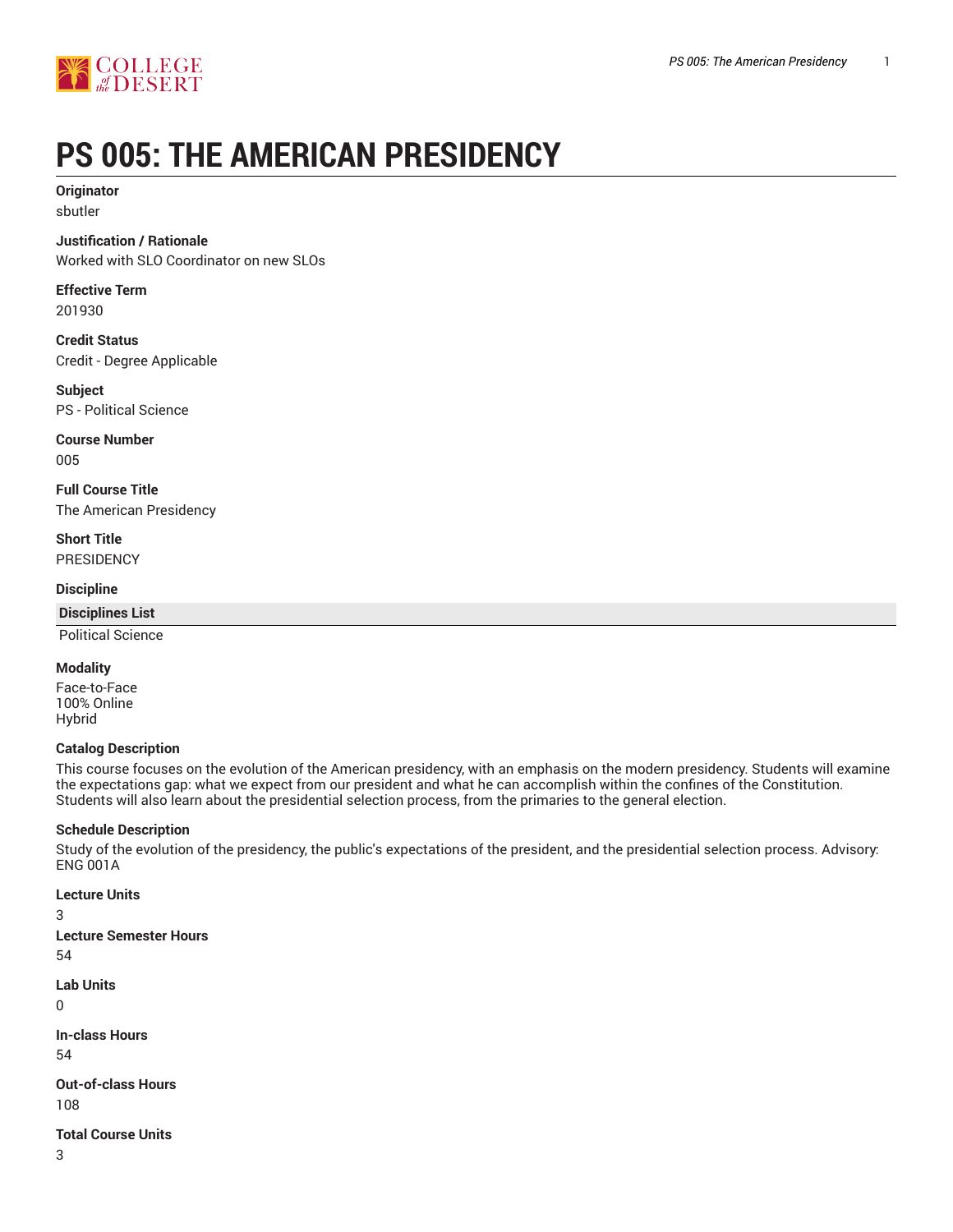

# **Total Semester Hours**

162

**Prerequisite Course(s)** Advisory: ENG 001A

# **Required Text and Other Instructional Materials**

# **Resource Type**

Book **Open Educational Resource** No

**Formatting Style** APA

**Author**

Skowronek, Stephen

**Title**

Presidential Leadership in Political Time: Reprise and Reappraisal, Revised and Expanded

**Edition**

2nd

**Publisher**

University of Kansas Press

**Year** 2011

**College Level** Yes

**Flesch-Kincaid Level** 12.2

**ISBN #** 0700617620

| <b>Resource Type</b>             |  |
|----------------------------------|--|
| Book                             |  |
| <b>Open Educational Resource</b> |  |
| No                               |  |
| Formatting Style                 |  |
| APA                              |  |

**Author** Nelson, Michael

**Title** The Elections of 2016.

**Publisher**

Sage Press

**Year** 2017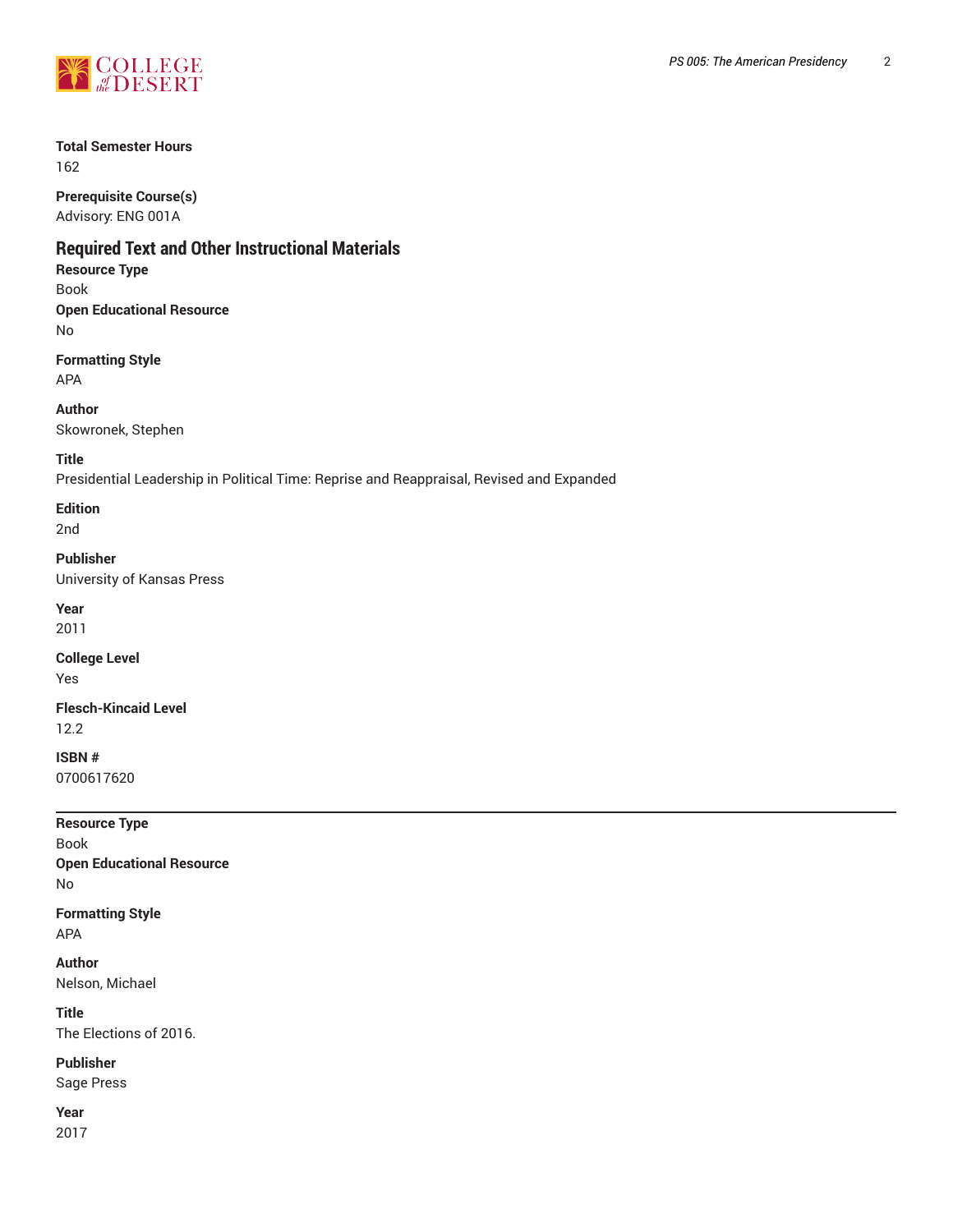

# **College Level**

Yes

#### **Flesch-Kincaid Level** 12

# **ISBN #**

9781506378084

# **Resource Type**

Book **Open Educational Resource** No

# **Formatting Style**

APA

#### **Author**

Jones, Charles

#### **Title**

The American Presidency: A Very Short Introduction

#### **Publisher**

Oxford University Press

**Year**

2016

#### **College Level** Yes

**Flesch-Kincaid Level** 12

**ISBN #** 0190458208

# **For Text greater than five years old, list rationale:**

Presidential Leadership in Political Time is a well-read book among political science students. It has not been updated since this last edition was published. It is essential in establishing a presidential theory that we use/reference throughout the course.

# **Class Size Maximum**

50

# **Entrance Skills**

Acquire an understanding of the basic differences between Western and non-Western style governments

# **Prerequisite Course Objectives**

PS 001-Identify the various levels and types of government and briefly describe the theory undergirding each.

PS 001-Trace, analyze and critically evaluate American political thought from its origins to the present.

PS 001-Name the most significant events in the development of constitutions of the United States and the State of California. PS 001-State how the legislative, judicial and executive branches of both the government of the State of California and the Federal system are organized, including the powers which reside in each.

# **Entrance Skills**

Recognize the problems faced by governments in emerging nations and the similarities between those problems faced by developed nations as they grew in political sophistication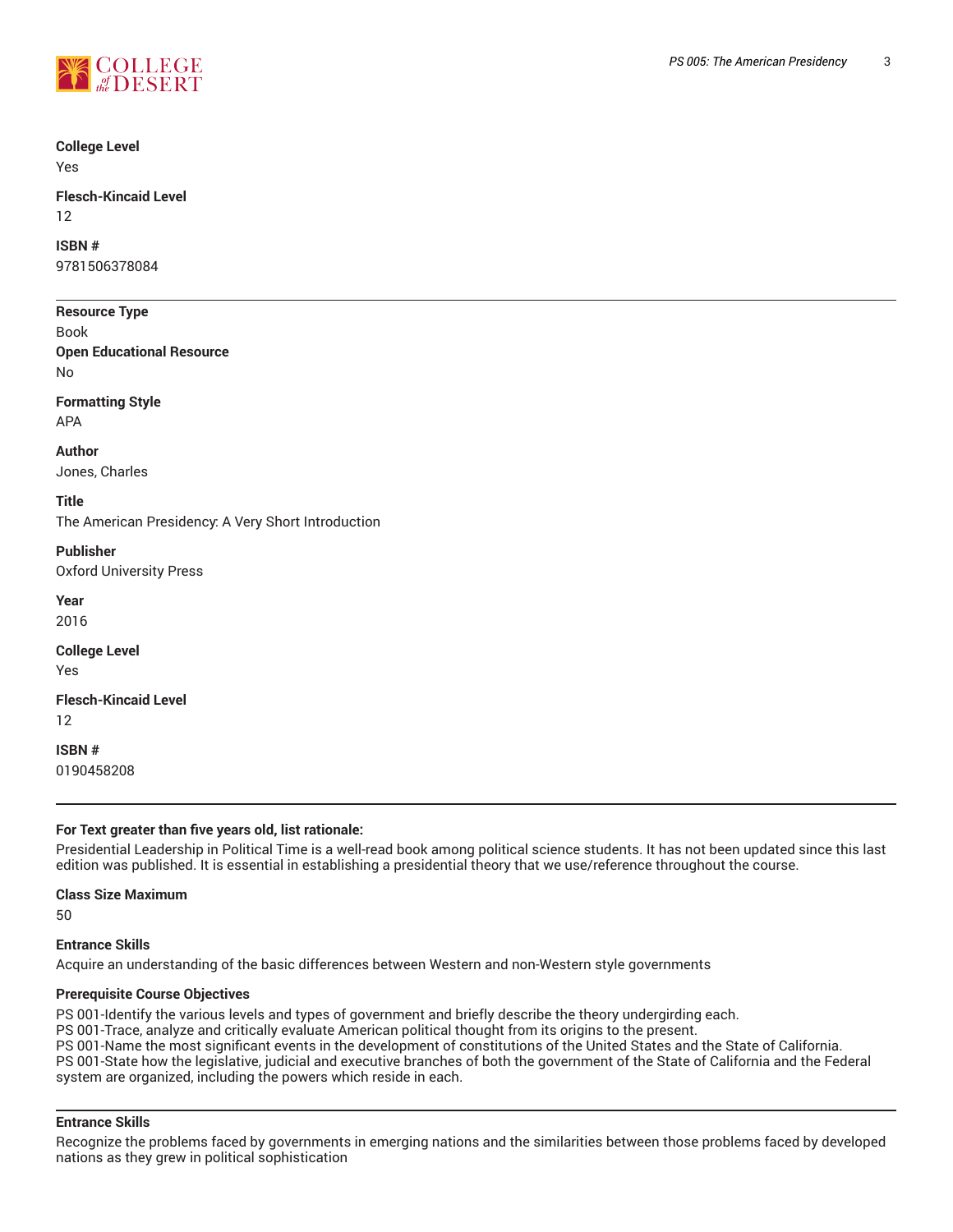



#### **Prerequisite Course Objectives**

PS 001-Define the concept of civil liberties and identify which derive from the Federal system and which from that of the State of California.

PS 001-Articulate and explain the rights and obligations of citizenship

#### **Entrance Skills**

Identify and understand some of the most salient, recurring patterns in American history, an example of which are the ongoing conflicts and contrasts between American ideals and patterns of discrimination and exclusion

#### **Prerequisite Course Objectives**

PS 001-Trace the struggle for equal rights as it has occurred at both the Federal and California State levels; relevant legislation and judicial decisions should be cited and the importance of these critically assessed.

#### **Entrance Skills**

Analyze the interrelationships between economics, political history and societal life

#### **Prerequisite Course Objectives**

PS 001-Critically evaluate the role of government in promoting the general welfare.

#### **Entrance Skills**

Read, analyze, evaluate, interpret and synthesize varied texts

#### **Prerequisite Course Objectives**

ENG 001A-Find, read, analyze, evaluate, interpret, and synthesize outside sources, including online information.

### **Entrance Skills**

Develop coherent written ideas

#### **Prerequisite Course Objectives**

ENG 001A-Develop ideas coherently in writing through the drafting process.

#### **Entrance Skills**

Write thesis statements, topic sentences, and ideas in an organized manner

#### **Prerequisite Course Objectives**

ENG 001A-Write thesis statements, topic sentences, and ideas in an organized way in multi-page essays.

#### **Entrance Skills**

Be able to discern various types of sources including news articles, editorials, blogs, etc.

#### **Prerequisite Course Objectives**

ENG 001A-Find, read, analyze, evaluate, interpret, and synthesize outside sources, including online information.

#### **Entrance Skills**

Develop a thesis that is supported by factual evidence

#### **Prerequisite Course Objectives**

ENG 001A-Write essays with varied strategies, including persuasive essays, with a arguable theses and evidence from a variety types of sources.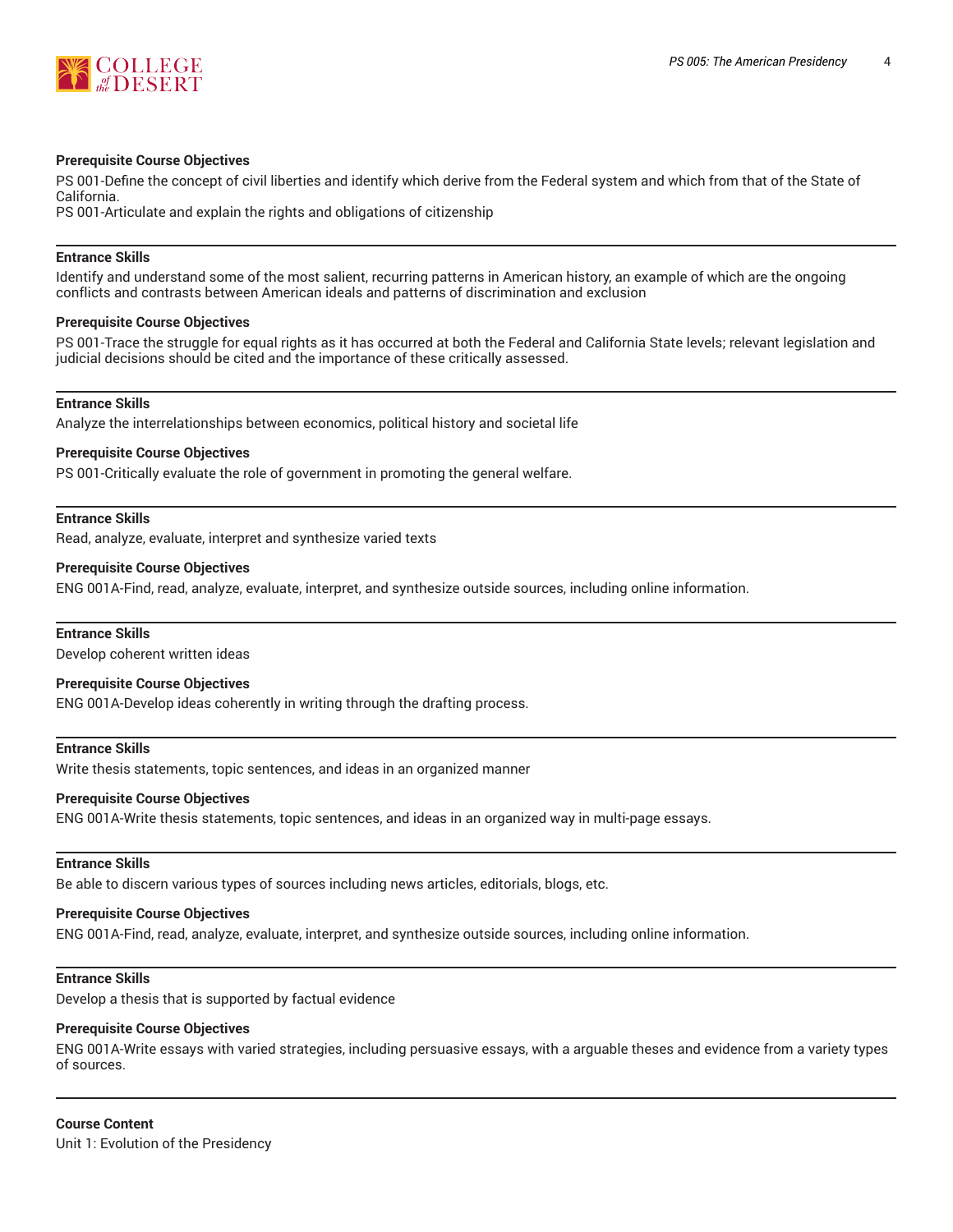

- The Traditional Presidency vs. the Modern Presidency
- The Contemporary Presidency

Unit 2: Presidents and the Constitution

- $\cdot\,$  The Framers' Vision
- Inherited Practices
- The Limited Executiv e
- Separation of Powers and Checks and Balances
- $\cdot$  The Elite Presidency through the Electoral College
- $\cdot\,$  The Vesting Clause
- Executive Orders and Signing Statements
- $\cdot$  Presidential Pardons
- War Powers Resolution

Unit 3: The Presidential Selection Process

- The Pre-Nomination Period
- Deciding to Run
- $\cdot$  The Invisible Primary
- Gaining Party Support
- Financing Campaigns
- Primaries/Caucuses
- Primary Momentum and the Role of the Media
- The General Election and the Electoral College
- Communicating Messages to Voters
- Electoral Coalitions
- Campaigning vs. Governing

Unit 4: The President and Congress

- Using the Veto
- The Legislative Veto
- $\cdot$  The Line-Item Veto
- Recommendations to Congress
- Senate Confirmations
- Unit 5: The President and the Supreme Court
- Nominations to the U.S. Supreme Court
- $\cdot$  Franklin Roosevelt and the Federal Courts
- $\cdot$  Tenure and Removal
- The Nomination Proc e s s
- The Confirmation Process
- The Confirmation Hearings
- Politicizing the Process
- Presidential Legacies

Unit 6: The President and the Executive Branch

- The Bureaucracy, Past and Present
- Separation of Power Creates Conflict
- The Cabinet
- The Executive Office of the President
- White House Staff

Unit 7: Presidents and Domestic Policy

- Policy and Presidential Agendas
- Presidents and Domestic Policymaking
- Principal Domestic Policymakers
- The Evolution of U.S. Domestic Policy
- Economic Policy
- Social Policy
- Social Services
- Unit 8: Presidents and Foreign Policy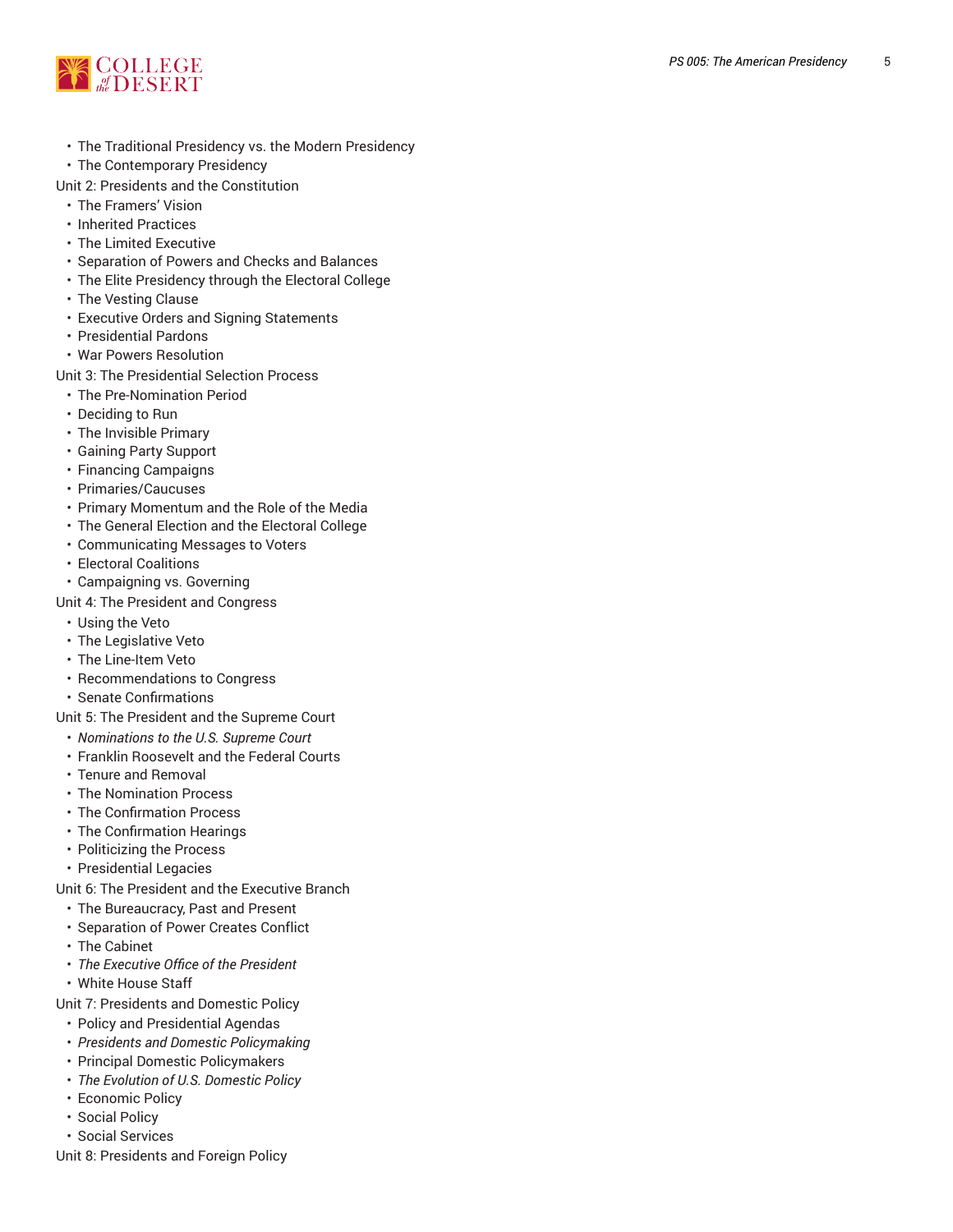

- *U.S. Foreign Policy*
- Diplomacy vs. National Security
- Economic Interests
- Relations with other world leaders

# **Course Objectives**

|              | <b>Objectives</b>                                                                                                                                     |
|--------------|-------------------------------------------------------------------------------------------------------------------------------------------------------|
| Objective 1  | Critically evaluate presidential theories of power                                                                                                    |
| Objective 2  | Describe the development of the modern presidency and evaluate the causes and consequences of major changes in<br>the institution over time           |
| Objective 3  | Explain the formal and informal mechanisms that the president can use to achieve his objectives when interacting<br>with other branches of government |
| Objective 4  | Identify the institutional and political constraints that limit the president's ability to achieve his objectives                                     |
| Objective 5  | Analyze the major factors affecting the outcome of presidential primary and general election campaigns                                                |
| Objective 6  | Analyze role of parties in the presidential selection process                                                                                         |
| Objective 7  | Analyze the role of interest groups in the presidential selection process                                                                             |
| Objective 8  | Evaluate the various methods in which presidential candidates obtain funding for their campaigns                                                      |
| Objective 9  | Identify when presidential candidates seek to "balance the ticket" when they choose their vice presidential candidate                                 |
| Objective 10 | Analyze how a candidate's public image has impacted their electoral prospects and success                                                             |
| Objective 11 | Assess the role of the Internet and social media in presidential elections since 2004                                                                 |
| Objective 12 | Analyze the president's influence on economic and foreign policy                                                                                      |
| Objective 13 | Evaluate the actions presidents take in international affairs                                                                                         |
| Objective 14 | Identify policies on which modern presidents have "gone public" to gain support for their policies                                                    |
|              |                                                                                                                                                       |

# **Student Learning Outcomes**

|           | Upon satisfactory completion of this course, students will be able to:                                  |
|-----------|---------------------------------------------------------------------------------------------------------|
| Outcome 1 | Assess presidential candidates' prospects for success in primary elections.                             |
| Outcome 2 | Differentiate between the popular vote and the Electoral College vote.                                  |
| Outcome 3 | Analyze the evolution of the executive branch to explain the increased demands placed on the president. |

# **Methods of Instruction**

| <b>Method</b>                          | Please provide a description or examples of how each instructional<br>method will be used in this course.                                          |                                                     |  |
|----------------------------------------|----------------------------------------------------------------------------------------------------------------------------------------------------|-----------------------------------------------------|--|
| Discussion                             | Typically, discussions are required in every class. Students need to<br>participate in these discussions to earn participation points.             |                                                     |  |
| Lecture                                |                                                                                                                                                    | Required to give students context for the readings. |  |
| Journal                                | Typically, reflections are done every class or every other class (a few<br>paragraphs) so that students can connect what they read to their lives. |                                                     |  |
| Other (Specify)                        | Videos may be given in or out of class to provide students with context<br>for their readings.                                                     |                                                     |  |
| Activity                               | Group and individual activities like writing and filming a campaign ad.                                                                            |                                                     |  |
| Technology-based instruction           | May use LMS to deliver materials to students.                                                                                                      |                                                     |  |
| <b>Methods of Evaluation</b>           |                                                                                                                                                    |                                                     |  |
| <b>Method</b>                          | Please provide a description or examples of how<br>each evaluation method will be used in this course.                                             | <b>Type of Assignment</b>                           |  |
| College level or pre-collegiate essays | In addition to a major research paper, usually assign Out of Class Only<br>2-3 shorter essays (3-4 pages).                                         |                                                     |  |
| Tests/Quizzes/Examinations             | Typically given, along with midterm and final<br>cumulative exams, 2-3 exams throughout the<br>semester.                                           | In Class Only                                       |  |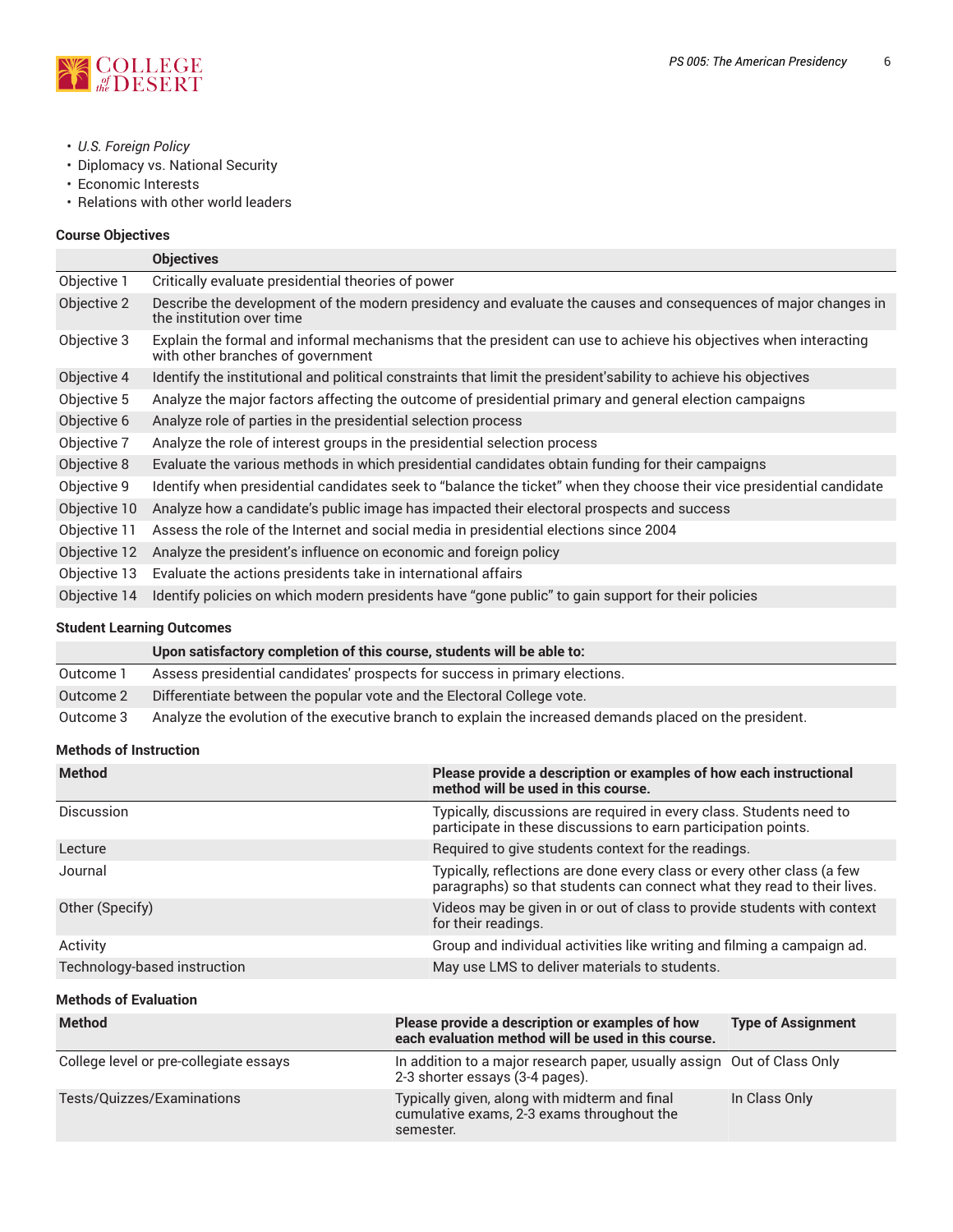

| Guided/unguided journals                 | Reflective assignments. A few paragraphs asking<br>students to connect their personal experiences to<br>the readings. Can be given every week or every few<br>weeks.                                            | In and Out of Class |
|------------------------------------------|-----------------------------------------------------------------------------------------------------------------------------------------------------------------------------------------------------------------|---------------------|
| Written homework                         | Can be given every class or every few classes to<br>ensure students complete the required reading.                                                                                                              | Out of Class Only   |
| Term or research papers                  | At least 1 major research assignment. Minimum 5-7 Out of Class Only<br>pages.                                                                                                                                   |                     |
| Mid-term and final evaluations           | Typically, exams with either or both multiple choice<br>and short essays.                                                                                                                                       | Out of Class Only   |
| Group activity participation/observation | Typically, students will be given assignments<br>to complete in class, as a group. They can be<br>shorter assignments (1-2 paragraphs) or longer<br>assignments/group projects (videos, presentations,<br>etc.) | In Class Only       |

#### **Assignments**

#### **Other In-class Assignments**

- 1. Participate in class discussion and take detailed notes on the lecture
- 2. Graded individual, written reflections on the out-of-class assigned material
- 3. Small group discussion in which students must actively participate (instructors can grade each student's performance in group activities based on the extent and depth of each student's contributions)
- 4. Class debate in which students are assigned roles (team member, moderator, active audience members) and graded on their individual performance
- 5. Examinations of various types, such as essay and multiple choice

### **Other Out-of-class Assignments**

l

- 1. Readings in the textbook and in recommended supplementary literature
- 2. Viewing of films, video clips, including the taking of notes
- 3. Listening to sound recordings and taking notes
- 4. Special reports or projects by students, in panel or singly
- 5. Participation in research projects involving the collection, compilation and interpretation of data, including the composition of written or oral reports/presentations

#### **Grade Methods**

Letter Grade Only

# **Distance Education Checklist**

**Include the percentage of online and on-campus instruction you anticipate.**

**Online %** 50 **On-campus %** 50

# **Instructional Materials and Resources**

If you use any other technologies in addition to the college LMS, what other technologies will you use and how are you ensuring **student data security?**

N/A

**If used, explain how specific materials and resources outside the LMS will be used to enhance student learning.** N/A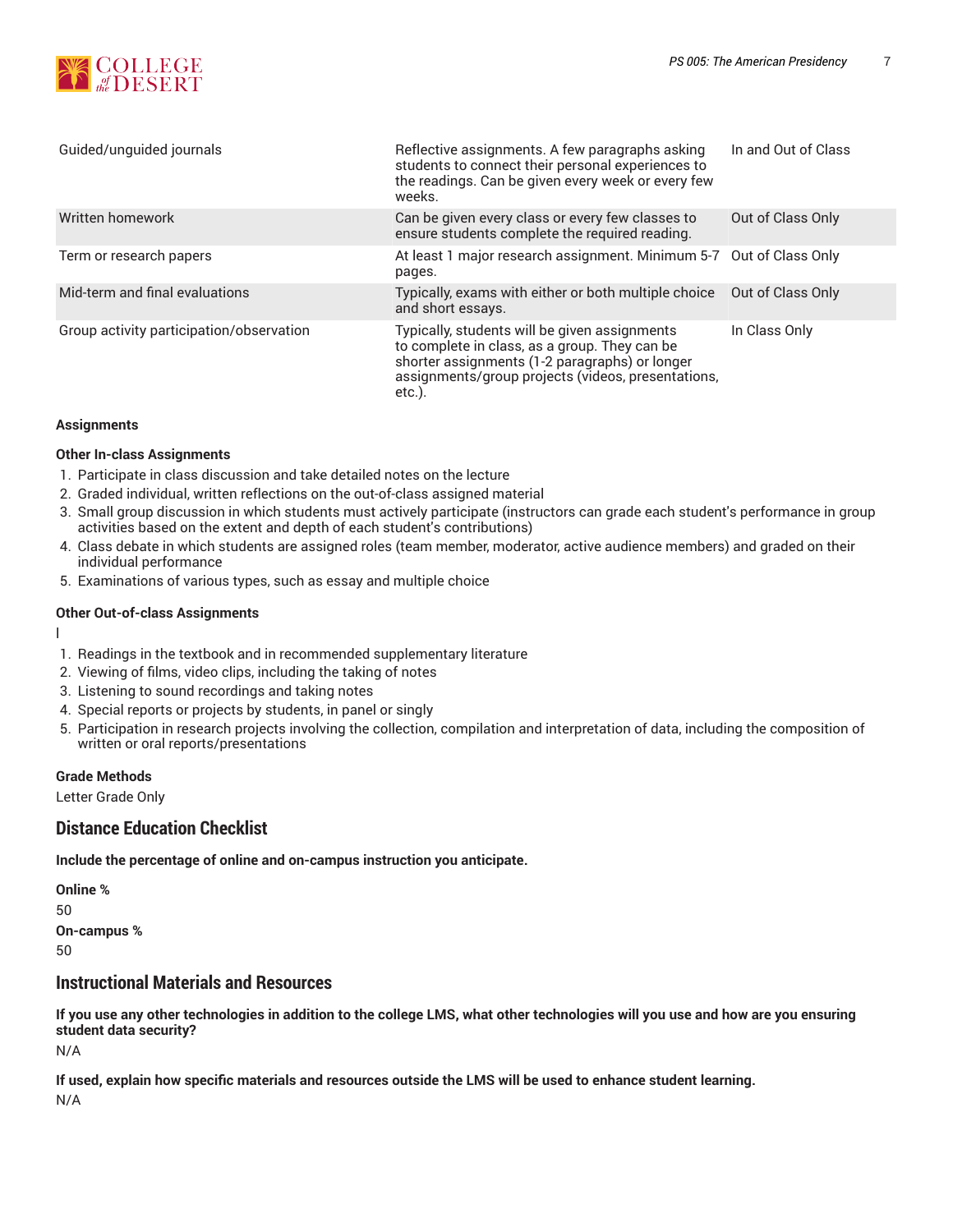

# **Effective Student/Faculty Contact**

#### Which of the following methods of regular, timely, and effective student/faculty contact will be used in this course?

#### **Within Course Management System:**

Timely feedback and return of student work as specified in the syllabus Discussion forums with substantive instructor participation Chat room/instant messaging Regular virtual office hours Private messages Online quizzes and examinations Weekly announcements

#### **External to Course Management System:**

Direct e-mail Posted audio/video (including YouTube, 3cmediasolutions, etc.)

#### **For hybrid courses:**

Scheduled Face-to-Face group or individual meetings Orientation, study, and/or review sessions

#### Briefly discuss how the selected strategies above will be used to maintain Regular Effective Contact in the course.

The above selected strategies are the best ways to ensure regular effective contact in an online setting. Announcements, email, regular virtual office hours, chat rooms/instant messaging, etc. ensure the class receives the same information and opportunities to interact with the instructor as students in a face-to-face setting.

Discussions and audio/video files (posted in discussions) allow students to interact with one another, as they would in a face-to-face classroom.

For hybrid sections, review/study sessions and regularly scheduled face-to-face meetings will help students successfully complete both the in-person and online parts of the course. They can seek help in class during regularly scheduled times throughout the semester, just like students in a face-to-face setting.

#### **If interacting with students outside the LMS, explain how additional interactions with students outside the LMS will enhance student learning.**

N/A

# **Online Course Enrollment**

**Maximum enrollment for online sections of this course**

50

#### **If different from course enrollment maximum, please explain.**

Given the replacement of actual face-to-face discussions with online written or audio/video discussion posts and other written materials that would not be assigned in a face-to-face setting, 5 fewer students means we can give the other 45 students the regular effective contact required. Also, Section 14.3 (d) of the collective bargaining agreement states that 45 is an acceptable number for online sections.

# **Other Information**

# **Comparable Transfer Course Information**

**University System** UC **Campus** UC Los Angeles

**Course Number** PS140B **Course Title** National Institutions: The Presidency

**Catalog Year** 2015-16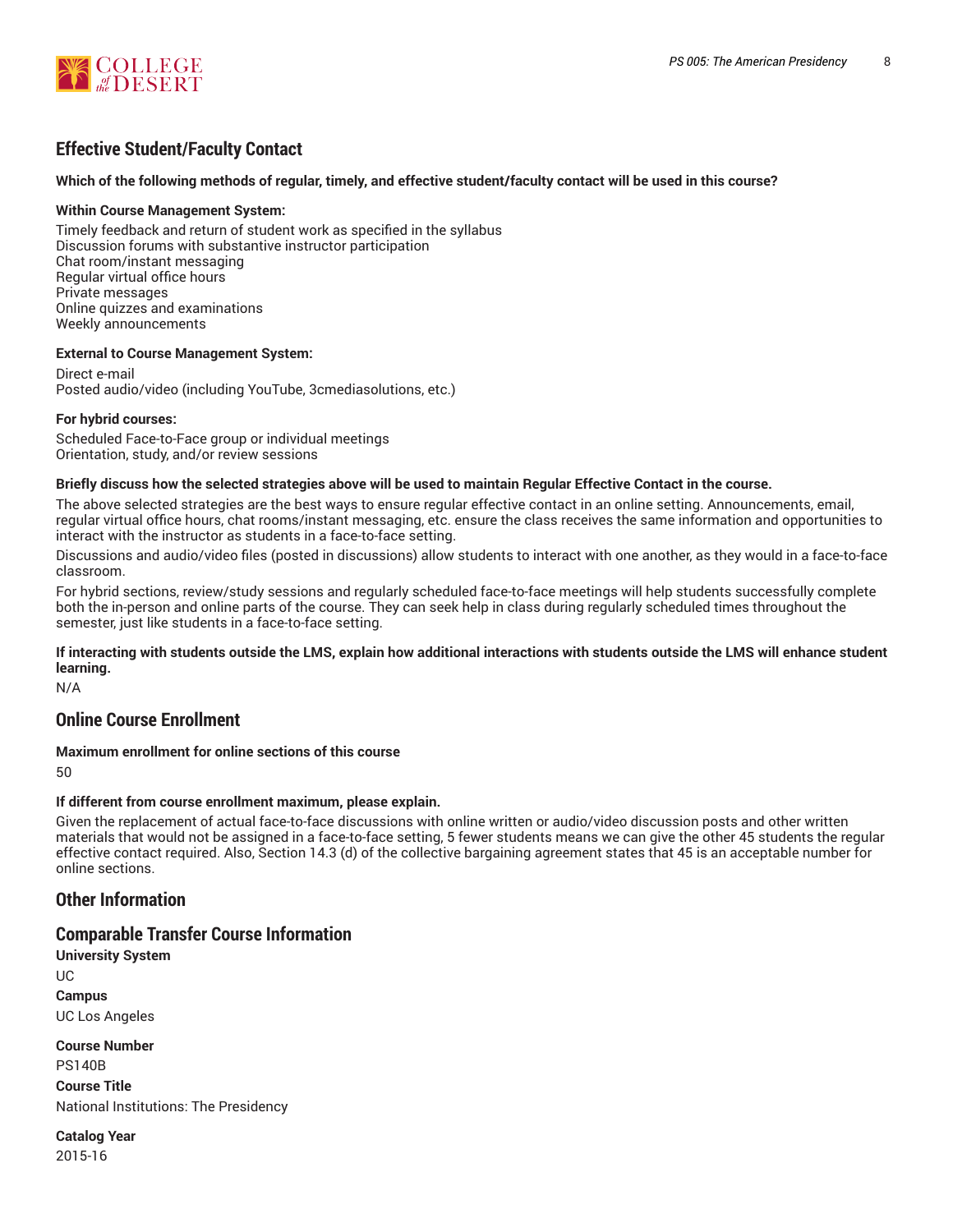

#### **Rationale**

UC's and Cal States offer upper division courses similar to the one listed at UCLA.

**COD GE** C2 - Social and Behavioral Science

# **MIS Course Data**

**CIP Code** 45.1001 - Political Science and Government, General.

**TOP Code** 220700 - Political Science

**SAM Code** E - Non-Occupational

**Basic Skills Status** Not Basic Skills

**Prior College Level** Not applicable

**Cooperative Work Experience** Not a Coop Course

**Course Classification Status** Credit Course

**Approved Special Class** Not special class

**Noncredit Category** Not Applicable, Credit Course

**Funding Agency Category** Not Applicable

**Program Status** Program Applicable

**Transfer Status** Transferable to both UC and CSU

**Allow Audit** No

**Repeatability** No

**Materials Fee** No

**Additional Fees?** No